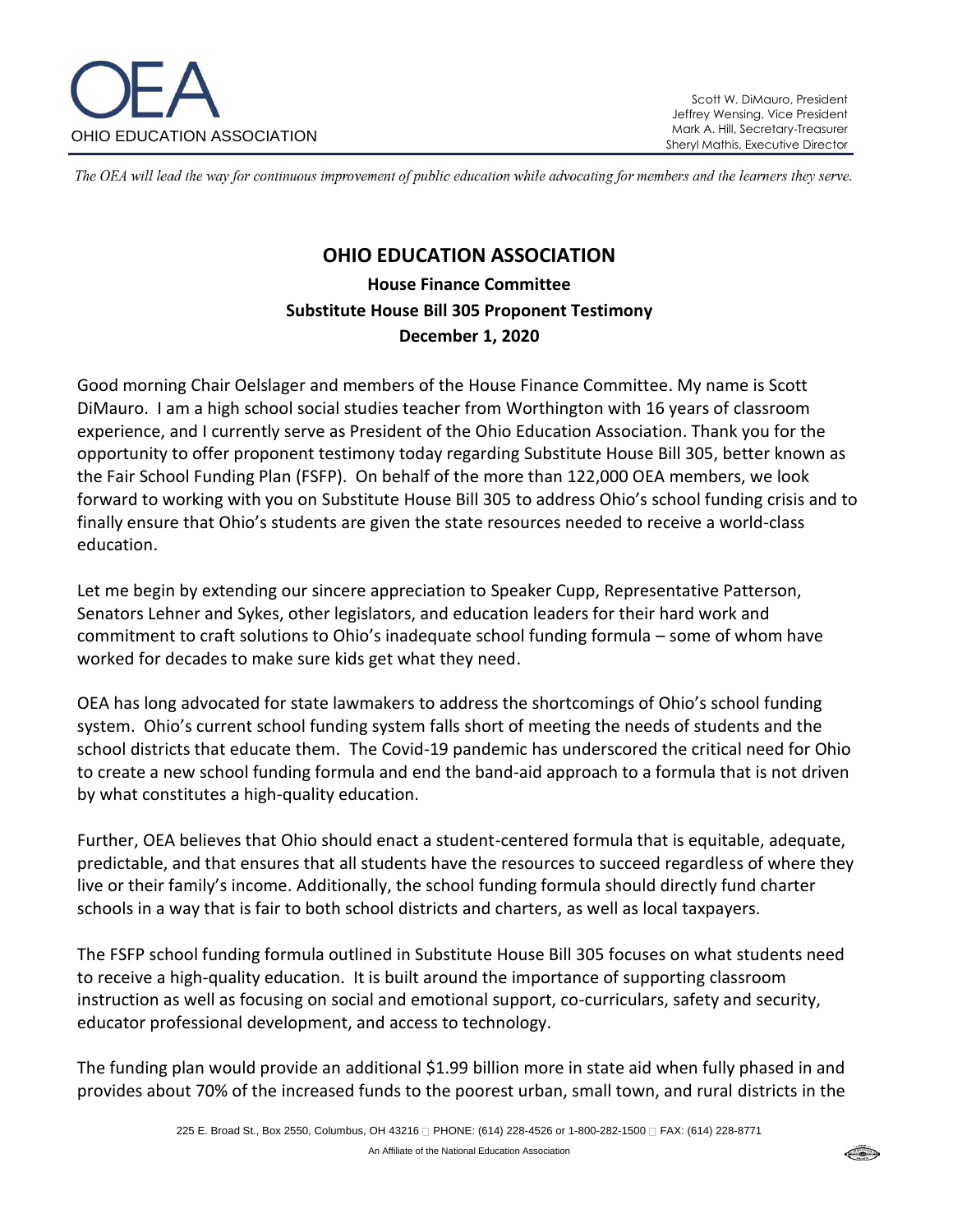state. The plan would also end the use of gain caps and would reduce the number of districts from the state's funding guarantee to fewer than 10 of Ohio's 613 districts. Considering every district is now either capped or guaranteed, this is quite a welcome shift. As if to accentuate how impressive the formula does work is East Cleveland. East Cleveland has been on the state guarantee since the 1970s. Yet this plan will eventually put East Cleveland on the formula – a remarkable achievement thought impossible by many.

## **State/Local Share Calculation**

OEA has argued that Ohio's current formula for determining local share (State Share Index - SSI) was not easily understood. Districts were tied together for purposes of determining each district's SSI. When property values fluctuate in one district or a group of districts, the SSI changed for all the districts in the state. It was impossible for district leaders to replicate their own local share of the state's funding formula. Substitute House Bill 305 replaces SSI with a mechanism that address these concerns. The new method for determining the local share is derived by using property values (60%) and income of district residents (40%). Further, each district's local share is not tied to fluctuations in the property values in other districts.

The local capacity percentage (2.0% to 2.5% based on district median income), as contained in previous versions of HB 305, made poorer districts appear wealthier than what they actually are. Feedback from education stakeholders indicated the solution to this issue was to eliminate the artificial floor (2.0%) and instead the capacity percentage for districts below the 2.5% level will be the actual calculation. Substitute House Bill 305 incorporates this change resulting in a more equitable formula. OEA supports this change.

# **Charter and Voucher Funding**

OEA supports the FSFP proposal to direct fund charter school and voucher students rather than the current district pass-through system. Under the current funding system, too many school districts are forced to subsidize the difference between the full per-pupil charter school deduction and the lower per-pupil state aid that a district receives. This results in local public schools having to either cut services for their students, tap into local revenues, or both. Direct funding of charter school students will move Ohio to a fairer system that doesn't pit charter schools and school districts against each other.

### **Economically Disadvantaged Student Funding**

The most recent budget bill directs the state to study the true cost of educating economically disadvantaged students in Ohio. Until this study's results are available, the bill's funding formula increases economically disadvantaged student aid base amount from \$272 to \$422 per pupil. OEA supports this \$150 per-pupil increase. However, national research finds that the cost of educating an economically disadvantaged student can be more than twice as high as educating a student who is not economically disadvantaged. An Ohio-centered study is critical towards closing the education opportunity gap here in Ohio. It will provide an Ohio solution to an Ohio problem.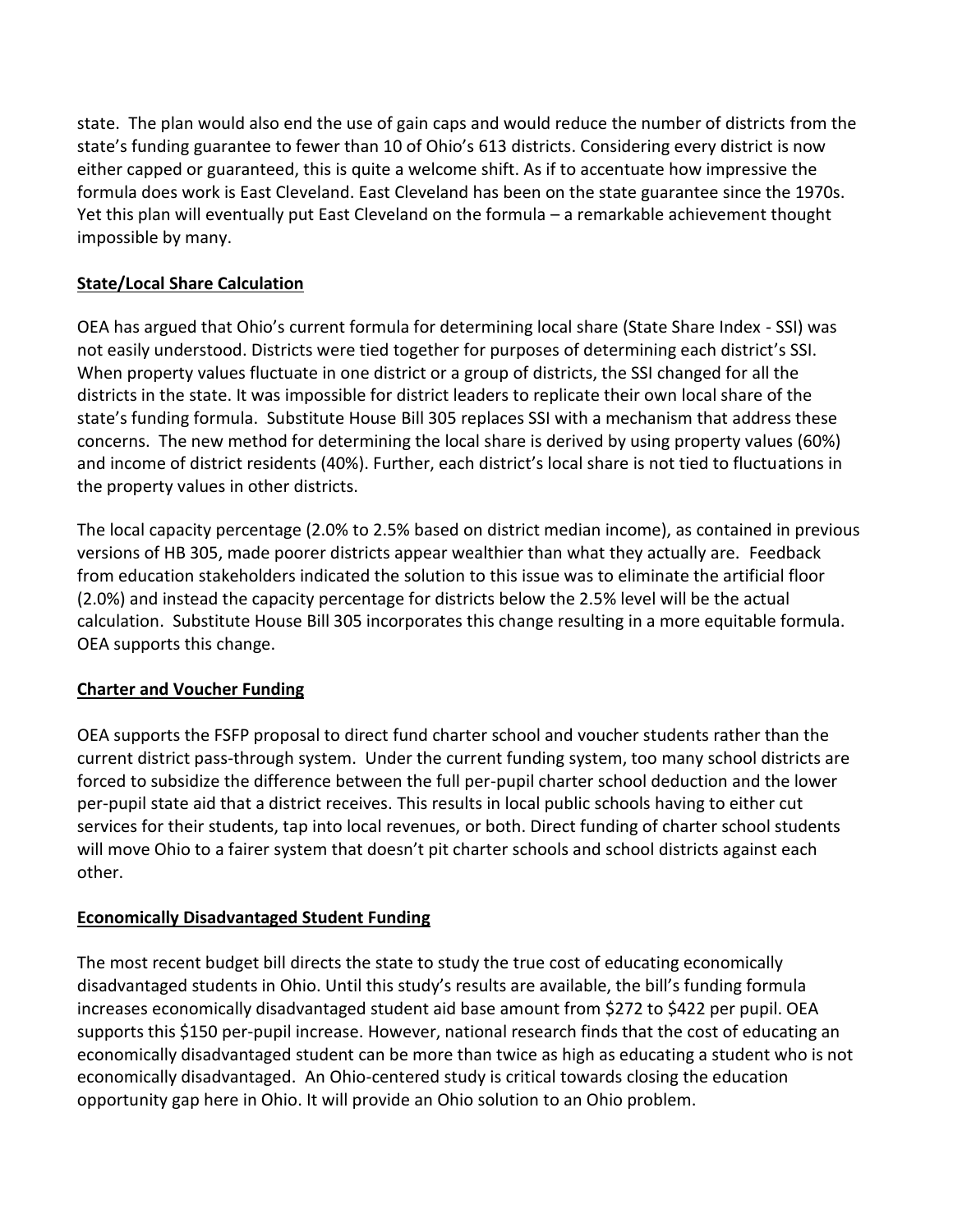### **Transportation**

The substitute bill provides much needed resources to school districts for transportation. For the transportation of students with disabilities, the measure proposes to pay school districts a percentage of their actual costs. This percentage increases annually and results in funding that more closely tracks school districts realized costs.

Additionally, the measure provides support to communities that transport students to charter and voucher schools. For years, districts have struggled to meet the largely unfunded mandate of transporting students to these districts' competitors. Having state funding help offset these costs – in some districts these costs are quite exorbitant – is a step in the right direction. In some communities, districts bus as many or more kids to charter and voucher schools than their own.

The bill also includes intent language of funding bus purchases of \$45 million in FY22 and FY23 to support school districts in efforts to replace aging school buses.

OEA supports these concepts.

## **Studies**

Substitute House Bill 305 includes studies on special education, gifted education, incentive programs for rural districts serving gifted children, English learners, e-schools, and Educational Service Centers to be completed by December 31, 2022. The bill also includes a \$5 million appropriation for the studies. OEA supports these studies as the findings will provide Ohio specific data needed to address the support of these programs.

### **School Funding Oversight Committee**

OEA supports the creation of the School Funding Oversight Committee. This committee is charged with making recommendations to policymakers on modifications and adjustments to the formula. Additionally, they would review and analyze the studies outlined in the bill and make recommendations based on those studies findings.

The makeup of the committee would include legislators, school superintendents, treasurers, and parents. The voices of building leaders, classroom educators and support personnel voices are notably absent. OEA requests that the bill be modified to include teachers representing a combination of urban, rural, and suburban districts appointed by the State Superintendent of Public Education with consultation from OEA and OFT.

No school funding model is perfect, and the ongoing work of this committee is extremely important. We look forward to working with the oversight committee on recommendations on to improve the school funding formula.